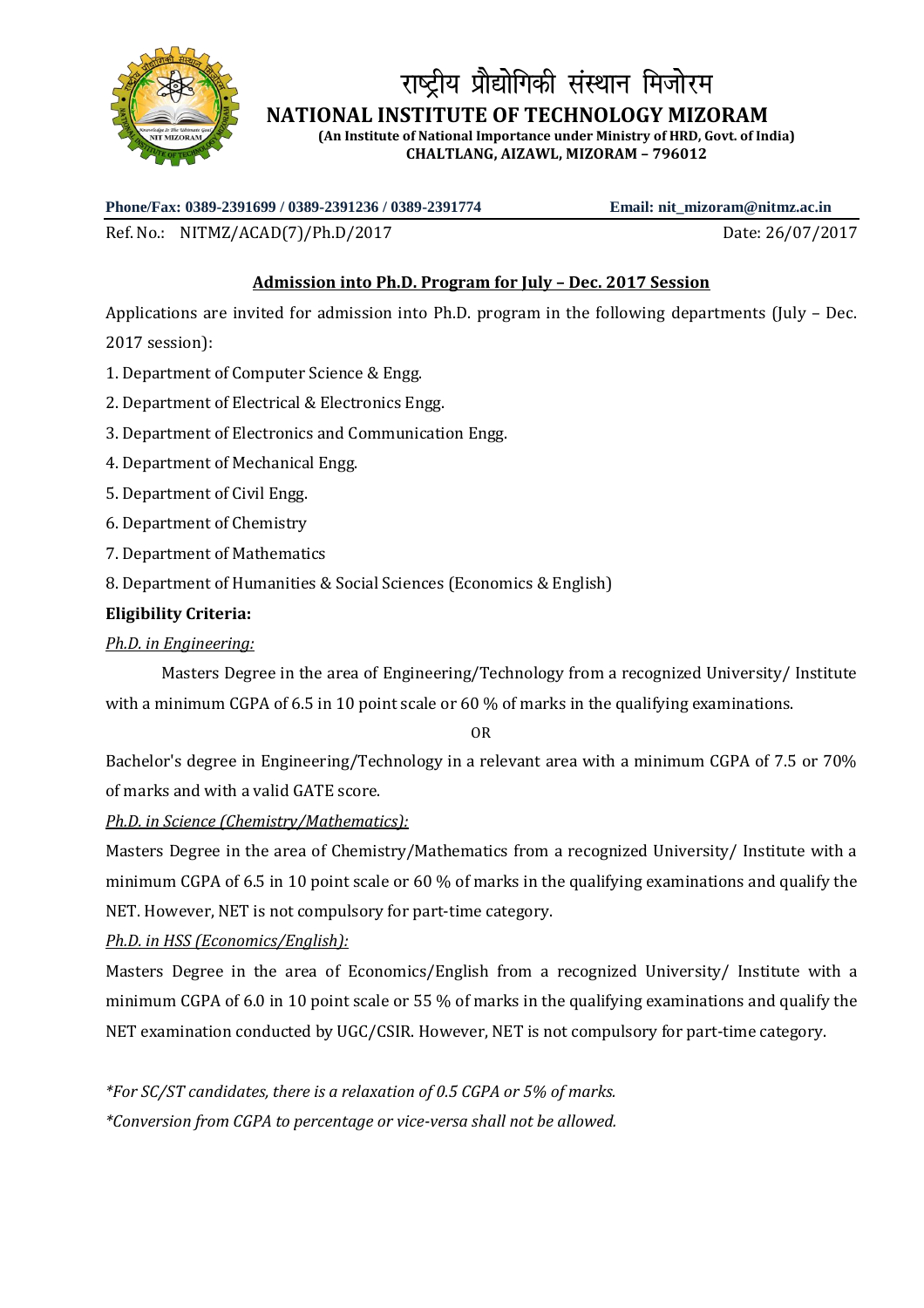## **CATEGORIES OF Ph.D. STUDENTS**

The Institute admits Ph.D. students under the following categories:

#### REGULAR

A student in this category works full-time for his/her Ph.D. degree. He/she receives assistantship from the Institute or fellowship from any recognized funding agency.

#### SPONSORED

A student in this category is sponsored by a recognized R&D organization, academic institution, government organization or industry for doing research in the Institute on a fulltime basis. The Institute does not provide any assistantship/fellowship to such a student.

#### SELF-FINANCED

A student in this category works full-time or part-time towards the Ph.D. Programme. The Institute does not provide any assistantship/fellowship to such a student.

## PROJECT-STAFF

This category refers to a student who is working on a sponsored project in the Institute and is admitted to the Ph.D. Programme to work on a full-time basis. The remaining duration of the project at the time of admission should be at least one year. If the project gets completed before the student completes his/her Ph.D. Programme, his/her category will be converted to that of REGULAR category.

## PART-TIME

A student in this category is a professionally employed person, who pursues the Ph.D. Programme while continuing the duties of his/her service in NIT Mizoram or elsewhere. The Institute does not provide any assistantship/fellowship to such a student.

## EXTERNAL

This category refers to a student employed in an R&D organization/academic institution/industry having adequate research facilities. The research work leading to the Ph.D. degree may be carried out largely in the parent organization of the candidate under a Local Supervisor from the organization but with the overall guidance provided by a faculty member (Institute Supervisor) of the Department/Centre in which he/she is registered. The Institute does not provide any assistantship/fellowship to such a student.

#### **Assistantship**:

A student under REGULAR category may receive assistantship from the Institute or fellowship from any recognized funding agency. MHRD fellowship shall be as follows:

| <b>Type of Candidate</b>        | For the 1st & 2nd Years           | 3rd Year onwards       |
|---------------------------------|-----------------------------------|------------------------|
| candidate with<br>A<br>i.       | valid   Rs. $25,000/$ - per month | Rs. 28,000/- per month |
| NET/GATE certificate            |                                   |                        |
| (M.Sc./B.E./B. Tech.)           |                                   |                        |
| ii. M.E./M. Tech. or equivalent | Rs. 25,000/- per month            | Rs. 28,000/- per month |

*An amount of Rs. 10,000/- shall be given as Contingent expenses per year.*